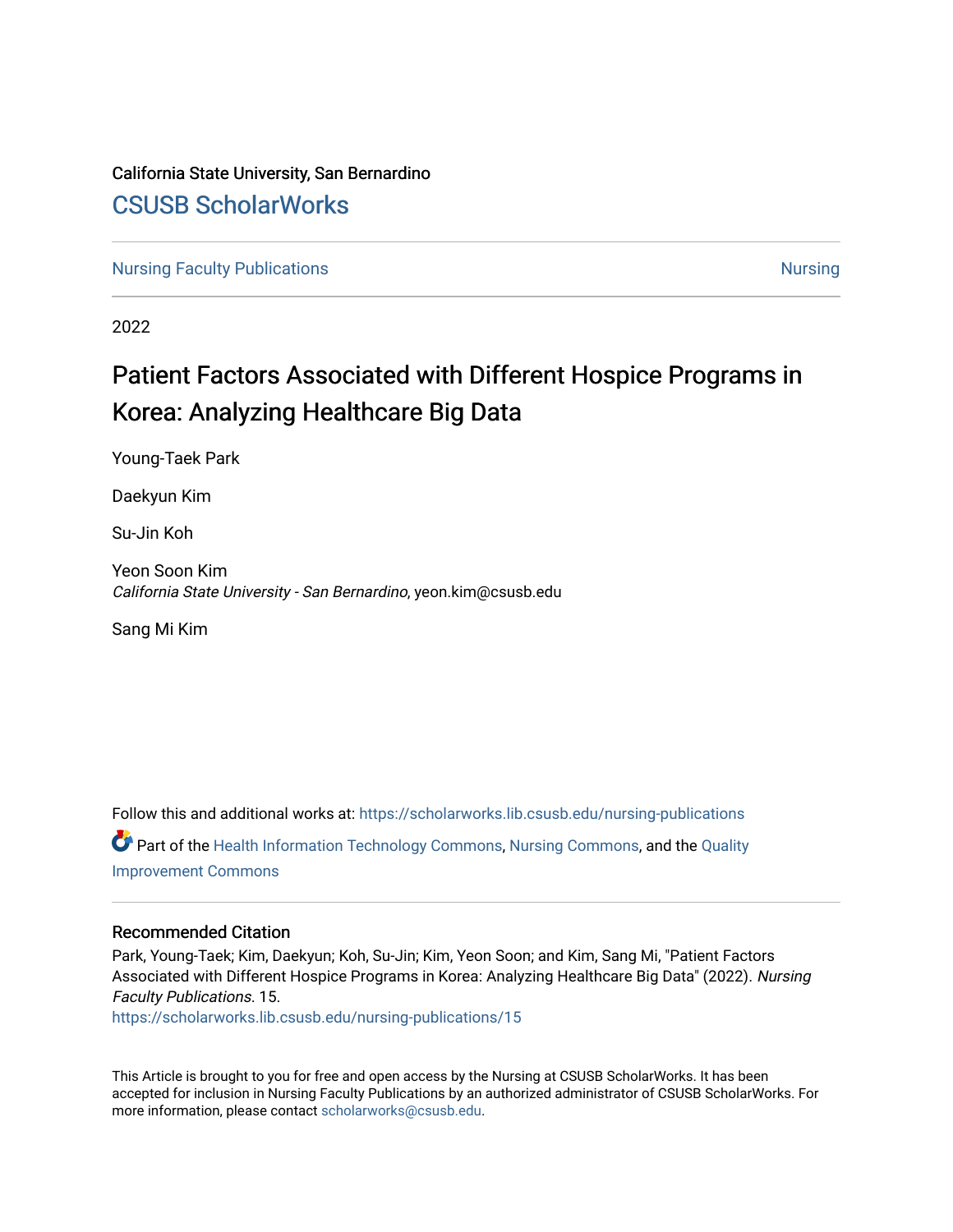



# *Article*  **Patient Factors Associated with Different Hospice Programs in Korea: Analyzing Healthcare Big Data**

**Young-Taek Park 1, Daekyun Kim 2, Su-Jin Koh 3, Yeon Sook Kim 4 and Sang Mi Kim 5,\*** 

- 1 HIRA Research Institute, Health Insurance Review & Assessment Service (HIRA), Wonju 26465, Korea; pyt0601@hira.or.kr
- 2 Department of Family Medicine, Incheon St. Mary's Hospital, College of Medicine, Incheon 21431, Korea; bloves@naver.com
- 3 Department of Hematology and Oncology, Ulsan University Hospital, Ulsan University College of Medicine, Ulsan 44033, Korea; sujinkoh@uuh.ulsan.kr
- 4 Department of Nursing, California State University San Bernardino, San Bernardino, CA 92407, USA; yeon.kim@csusb.edu
- 5 Department of Health Management, Jeonju University, Jeonju 55069, Korea
- **\*** Correspondence: seasea12@jj.ac.kr; Tel.: +82-63-220-2087

**Abstract:** The Korean government has implemented a pilot project that introduces a new type of hospice care program called "Consultative Hospice Care" (COHC) since August 2017. The COHC is a new type of hospice program for terminally ill patients in acute care wards, which is different from the Independent Hospice Unit (IHU) care. This study aimed to compare the characteristics of two groups of hospice patients: COHC care only and both IHU care and COHC groups. Healthcare claim data from 1 April 2018 to 31 March 2020 were retrieved from the HIRA data warehouse system. The main outcome variable was patients receiving COHC only or both COHC and IHU care. The total number of hospice patients was 6482. A multivariate logistic regression analysis was used. Of 6482 hospice care recipients, 3789 (58.5%) received both COHC and IHU care. Those who received both COHC and IHU care were significantly associated with several factors: period from the first evaluation to death (adjusted odds ratio (aOR), 1.026; 95% confidence internal (CI), 1.024–1.029; *p* < 0.0001), disease severity measured by the Charlson Comorbidity Index (aOR, 1.032; CI, 1.017– 1.047; *p* < 0.0001), consciousness (aOR, 3.654; CI, 3.269–4.085; *p* < 0.0001), and awareness of end-stage disease (aOR, 1.422; CI, 1.226–1.650; *p* < 0.0001). The COHC program had a critical role in hospice delivery to terminally ill patients. Policymakers on hospice care need to establish plans that promote efficient hospice care delivery systems.

**Keywords:** hospice; palliative care; hospice shared care; hospice units; terminal illness

### **1. Introduction**

The Ministry of Health and Welfare in South Korea has implemented a pilot project that introduces a new type of hospice care program called "consultation-based hospices" ("Consultative Hospice Care", Hereafter "COHC") since August 2017. The COHC has been known as "hospice shared care" in Taiwan [1,2]. The COHC is a new type of hospice program for terminally ill patients in an acute care unit, which is different from hospice care in an Independent Hospice Unit (IHU). In the COHC, hospice care team is providing hospice care and consultations to patients with terminal illness in acute care units [3,4].

In addition to the COHC, there are two other types of hospice programs in Korea. One is the hospice care provided in the IHU. The IHU is one of the hospital units that implement professional hospice care programs. This program was authorized to be covered by the national health insurance program in July 2015. The other is the hospice care provided at home or in community settings by the hospice team dispatched from a hospital. This program is generally called "home-based hospice care" [5,6] or "home hospice

**Citation:** Park, Y.-T.; Kim, D.; Koh, S.-J.; Kim, Y.S.; Kim, S.M. Patient Factors Associated with Different Hospice Programs in Korea: Analyzing Healthcare Big Data. *Int. J. Environ. Res. Public Health* **2022**, *19*, 1566. https://doi.org/ 10.3390/ijerph19031566

Academic Editor: Zahra Mojtahedi

Received: 14 November 2021 Accepted: 27 January 2022 Published: 29 January 2022

**Publisher's Note:** MDPI stays neutral with regard to jurisdictional claims in published maps and institutional affiliations.



**Copyright:** © 2022 by the authors. Licensee MDPI, Basel, Switzerland. This article is an open access article distributed under the terms and conditions of the Creative Commons Attribution (CC BY) license (https://creativecommons.org/licenses/by/4.0/).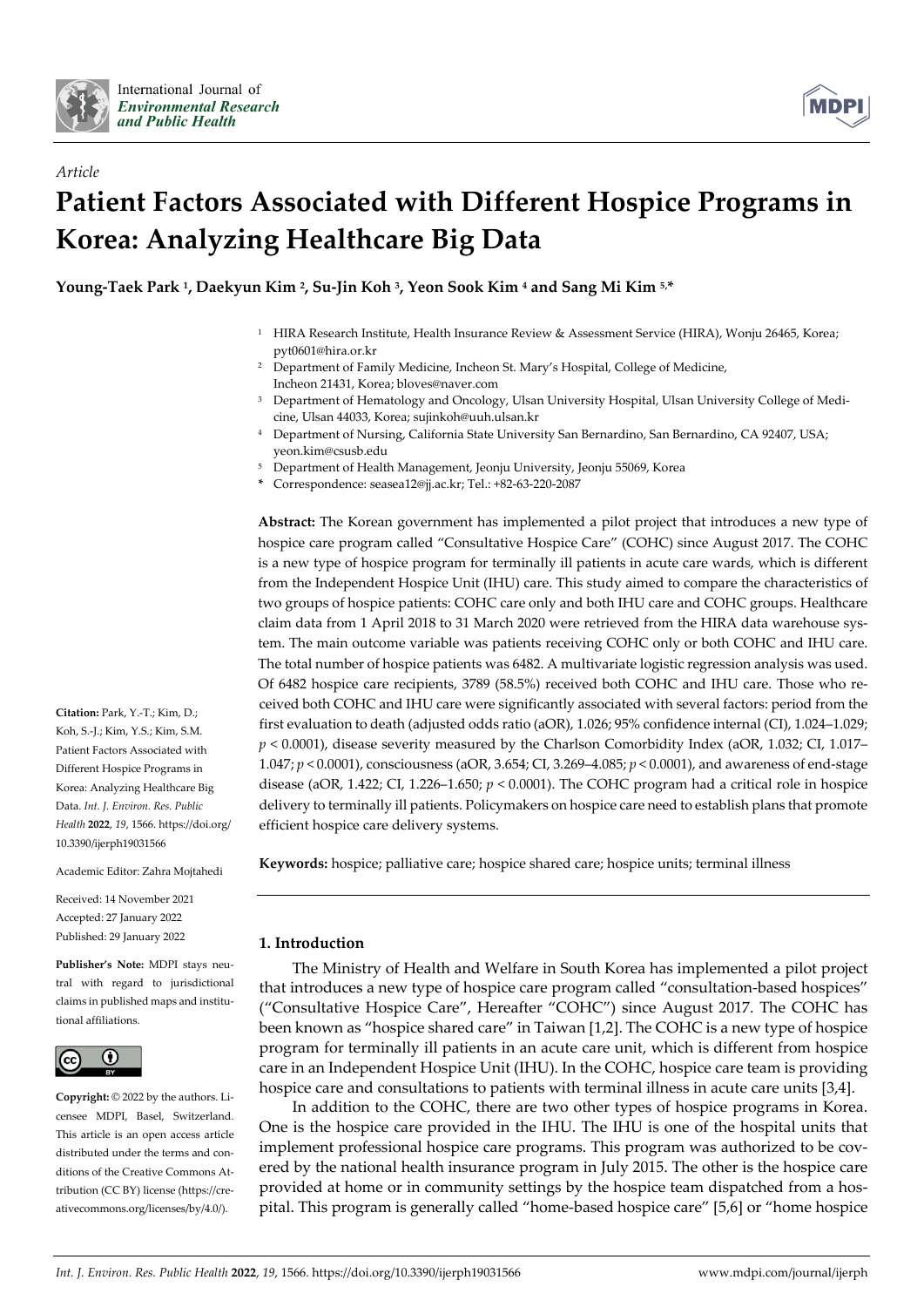care". [7] This program was authorized to be covered by the national health insurance program in September 2020.

According to the guideline booklet of the Korean government on the COHC pilot project [8], it was anticipated that the COHC program would help patients with terminal illness receive better end-of-life care by registering them to the IHU program earlier. In other words, the Korean government expected the COHC program to serve as the forefront gateway or bridge for early entry into IHU hospice care. This aim was also expected in the pilot project on home hospice care, which was applied as a nationwide program in 2020. According to a study analyzing the pilot project, the home hospice care program was effective in early enrollment of patients into the hospice care program [7]. As mentioned above, since COHC was used as a bridge to IHU hospice entry, patients using both COHC and IHU would have a longer stay period from entry to hospice to death compared to patients using only COHC. This longer period of stay in hospice care programs may suggest that both users be mentally and physically better than those using only COHC program at the time of hospice enrollment, and as a result, the degree of awareness on their end-stage diseases would be high. For mental and physical status of patients, this study selected three factors: disease severity, patient's consciousness, and their awareness of end-stage disease. Investigating the relationships between use of different hospice programs and these factors is one of major features of this study. However, no previous study evaluated its relationships of the pilot project in these standpoints. Accordingly, it is necessary to evaluate whether early entry into the IHU was achieved and whether there were any relationships between use of different hospice programs such as COHC only or both hospice programs (COHC and IHU) and characteristics of patients in the standpoint of disease severity, patient's consciousness, and their awareness of end-stage disease. This study hypothesized that hospice recipients who use both would have longer stays in the hospice program and better physical and mental status compared to those recipients with COHC only. For readers' better understanding, this study constructed the presentation of the study results in the order of patients' enrollment period of hospice program, which is the main purpose of pilot project followed by disease severity, patient's consciousness, and their awareness of end-stage disease.

Regarding the period from the initial registration of hospice to death, a study conducted in 2020 showed that the percentage of patients with less than 7 days of hospice length of stay was highest in hospital-referred patients than those referred from any other location [9]. Thus, a hospice program, COHC, was introduced with a relatively short period to help early entry into hospice care, and patients receiving both COHC and IHU care would have a high possibility of longer length of stay compared to those receiving only COHC.

For disease severity, a study conducted in Australia found that patients with cancer had died more in hospice care compared to those without cancer [10]. According to a hospice utilization study in the United States of America, the odds of receiving hospice care were associated with the presence of cancer [11]. The most prevalently observed primary diagnosis in hospice care was cancer [9]. These studies suggest that patients using both programs would be more likely severely ill. The Charlson Comorbidity Index (CCI) is used to evaluate disease severity, but a study conducted in Taiwan showed that the CCI had a limited role for severity evaluations of hospice care [12].

Regarding patients' consciousness, a study conducted in 2016, which compared patients who were referred to hospice care more than 7 days before death, found that late referral (referral within 7 days before death) was associated with patient characteristics, such as "bedbound at admission", "aphasic", "unresponsive", or "dyspneic". [13] In a multivariable analysis, patients discharged to hospice care were older, had higher a National Institute of Health Stroke Scale score, and were present with altered mental status compared to those discharged to non-hospice care [14]. These study results indicate that referrals from COHC to IHU mean that both users may be related to patients' mental status.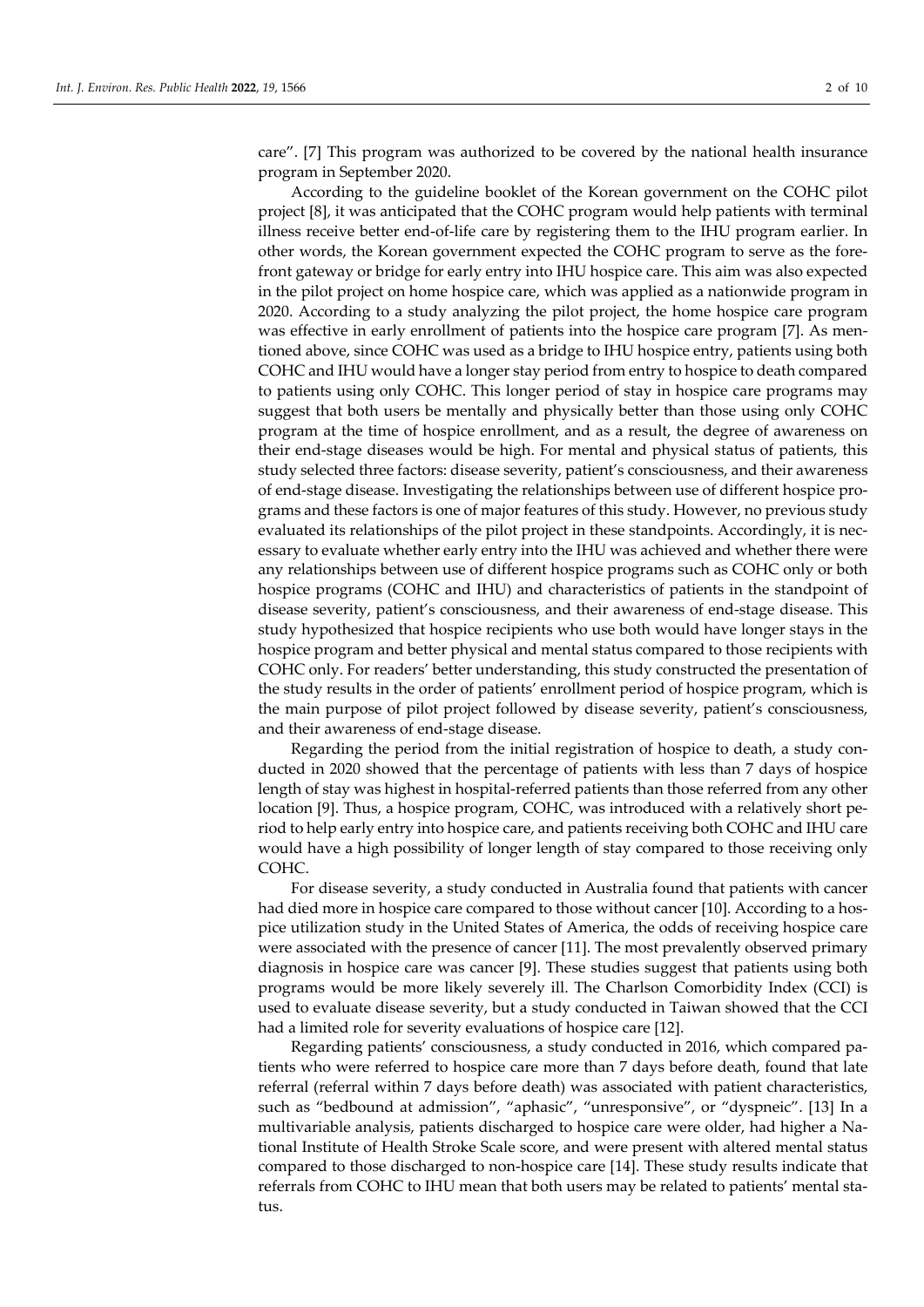Regarding the awareness of end-stage disease, a study investigated the features of patients using hospice palliative care units and found that older age and awareness of terminal illness were positively associated with utilization of a hospice palliative care unit [15]. According to another study, patients who were aware of their terminal illness showed lower anxiety and depression scores and were more likely to sign the do not resuscitate consent than those who were unaware or partially aware [16,17]. These studies indirectly suggest that patients receiving both COHC and IHU care are more likely aware of end-stage disease.

This study aimed to investigate the relationships between the use of different hospice programs and the four characteristics of hospice care recipients: the enrollment period of hospice program, disease severity, patient's consciousness, and their awareness of endstage diseases.

#### **2. Materials and Methods**

#### *2.1. Study Design*

The units of analysis were individual patients who received COHC. This study had a cross-sectional study design using hospice utilization data between 1 April 2018 and 31 March 2020. There were 97 hospitals implementing any types of hospice programs as of 31 December 2020. Among them, 70 hospitals were providing hospice care with IHU, 9 were offering COHC only, and 18 hospitals had both programs with COHC and IHU. The main study was conducted in the Health Insurance Review and Assessment (HIRA) Service in Korea. For the study purpose, this study was approved by the Institutional Review Board on 14 April 2020 (IRB No: 2020-026-002).

### *2.2. Data Sources*

Three main sources of data were used: HIRA, National Hospice Center, and Statistics Korea (Figure 1). Most data regarding demographic information, except the patient's location of residence, were from the National Hospice Center, one of departments of the National Cancer Center in Korea. The National Hospice Center has the Korean Hospice Registry Database. Any patients who want to receive hospice care are obligated to submit their demographic data to the Korean Hospice Registry Database with the Case Report Form.



Figure 1. Flow of the data processing procedure.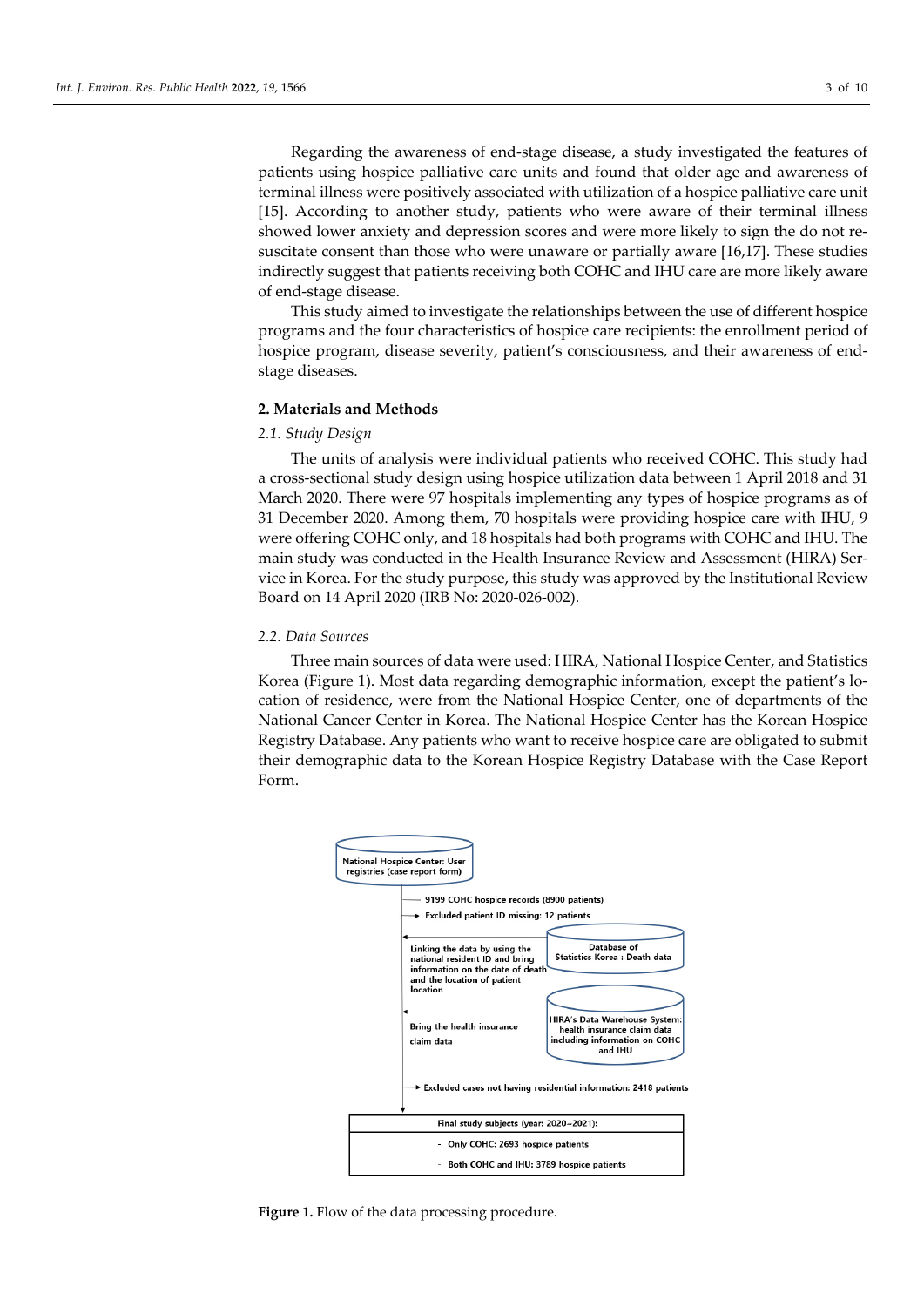Information on date of death and residential location of patients was obtained from the National Statistics Korea. The rest of the information was obtained from HIRA, including data on IHU and disease severity. Table 1 presents the overall data sources. The national residents' identification numbers were used for data linkage and data merge.

| Variable                                 | <b>Measures</b>                                                                             | Source<br>a    |
|------------------------------------------|---------------------------------------------------------------------------------------------|----------------|
| Types of hospice                         | Binary scale: use of COHC only or use of both<br>COHC and IHU                               | 1, 2           |
| <b>Sex</b>                               | Male versus female                                                                          | 1              |
| Age                                      | Actual age of hospice care patients                                                         | 1              |
| Marital status                           | Having a spouse living (no spouse bereavement)<br>versus the others                         | $\overline{2}$ |
| Medical coverage                         | Health insurance beneficiaries versus national med-<br>ical assistance                      | 1              |
| Urban/rural b                            | Urban versus rural areas                                                                    | 3              |
| Main care providers                      | Having main care providers or not                                                           | 2              |
| pice registration and death c            | Period between the first hos-Number of days from the first registration to date of<br>death | $\overline{2}$ |
| Disease severity c                       | Using the Deyo method, this study calculated<br>Charlson Comorbidity Index                  | 1              |
| Consciousness <sup>c</sup>               | Mental status of the initial registration                                                   | $\mathfrak{D}$ |
| Awareness: terminal illness <sup>c</sup> | Hospice patients were aware of their terminal ill-<br>ness or not                           | $\overline{2}$ |

**Table 1.** Description of major dependent and independent variables.

<sup>a</sup> 1, HIRA's data warehouse system; 2, National Hospice Center; 3, National Statistics Korea; <sup>b</sup> urban, an area with a population of more than  $100,000$ ;  $\epsilon$  Main target independent variables

#### *2.3. Outcome Variables and Independent Variables*

The unique outcome variable of this study is whether hospice patients received only COHC or both COHC and IHU care. Although HIRA has all information on patients' healthcare utilization and costs, it did not have any further detailed information on patient's demographic information, such as main caregiver and living status with others. Therefore, this study mainly used patient data from the National Hospice Center. By collecting all data on COHC and linking them with data from HIRA's main data warehouse systems, patients were grouped whether they received only COHC or both COHC and IHU care. The National Hospice Center data contained a Case Report Form including two types of information: registration and enrollment data. Patients who wanted to receive hospice care were supposed to complete initially the registration data and then the enrollment data whenever they were hospitalized in the hospice facility or received COHC.

This study had four target independent variables: period between the first hospice registration and death, disease severity of patients measured by the CCI, consciousness of patients at the time of the first registration, and awareness of end-stage disease. This information was from the Korean Hospice Registry Database of the National Hospice Center, except the CCI. Patients who wanted to enroll into the hospice program the first time or at the beginning of any hospice program should fill out the Case Report Form, and the information was sent to the Korean Hospice Registry Database.

For the disease severity of patients, this study used the CCI. The study retrieved all health insurance claims of the study subjects from HIRA's data warehouse system for the last two years before the patient's death, including hospice care, hospitals, and clinics. The diagnosis code of the claims used the seventh version of Korean Standard Classification of Diseases and Causes of Death, which is equal to the 10th extension version of the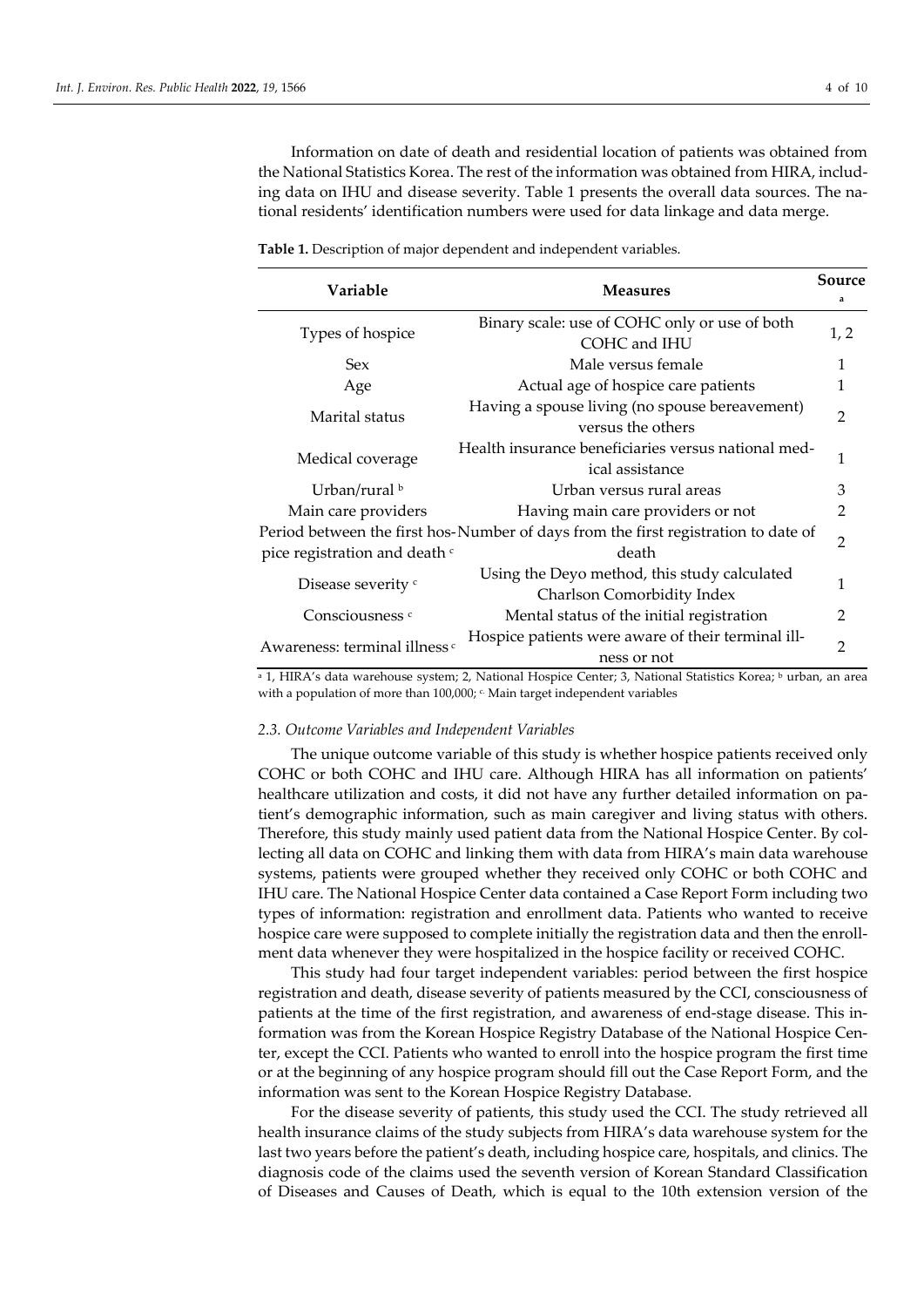International Classification of Disease codes [18]. By using all diagnosis codes of patients, this study calculated the CCI score as it was conducted by Quan et al. [19].

The period between the first hospice registration and death means the number of days from the first registration of patients in the hospice care unit (COHC or IHU) to death. Consciousness is defined as a patient's mental status and measured by four categories: "alert", "drowsy", "stupor", and "coma". In this study, it was classified into two categories: alert versus not alert. Awareness of end-stage disease indicates whether a patient is aware of end-stage disease, which is measured as "aware" or "not aware" of the disease.

#### *2.4. Statistical Analysis*

The dependent variable was a binary scale: COHC only or both COHC and IHU (COHC only: 0 vs both COHC and IHU: 1). By establishing this outcome variable, this study analyzed the general characteristics of the independent variables using cross-tabulation, chi-square test, and t-test of mean difference. Before conducting the main analysis, this study examined the correlations among independent variables to check the multicollinearity issue of independent variables. There was a high correlation among target independent variables, leading the study to establish separate models to consider this effect. This study used multivariate logistic regression and suggested 95% confidence intervals for each independent variable. SAS version 9.4 (SAS Institute Inc., North Carolina, NC, USA) was used for the data analysis.

#### **3. Results**

#### *3.1. General Characteristics of the Study Subjects*

Table 2 presents the general characteristics of the study subject. There were a total of 6482 patients who received COHC and IHU care in the records. Among them, 58.5% of patients received both COHC and IHU care. Most patients receiving both COHC and IHU care were female (43.0%), did not have a spouse (30.6%), had medical assistance (9.2%), had alert consciousness status (79.8%), were aware of end-stage disease (88.3%), had high CCI, and had long stay at the hospice unit (49.6 days).

**Table 2.** Characteristics of study subjects (*n* = 6482).

|                             | <b>COHC Only</b><br>All |                 | <b>Both COHC and</b>                                              |         |
|-----------------------------|-------------------------|-----------------|-------------------------------------------------------------------|---------|
| <b>Variables</b>            | $(n = 6482)$            | $(n = 2693)$    | <b>IHU</b>                                                        |         |
|                             |                         |                 | $(n = 3789)$                                                      | p Value |
|                             |                         |                 | $n$ (%) or M $\pm$ SD $n$ (%) or M $\pm$ SD $n$ (%) or M $\pm$ SD |         |
| <b>Sex</b>                  |                         |                 |                                                                   |         |
| Male                        | 3809 (58.8)             | 1649 (61.2)     | 2160 (57.0)                                                       | 0.0007  |
| Female                      | 2673 (41.2)             | 1044 (38.8)     | 1629 (43.0)                                                       |         |
| Age-                        | $66.6 \pm 12.6$         | $66.1 \pm 12.7$ | $66.9 \pm 12.5$                                                   | 0.3212  |
| Marital status              |                         |                 |                                                                   |         |
| Yes (no spouse bereavement) | 4567 (70.5)             | 1938 (72.0)     | 2629 (69.4)                                                       | 0.0249  |
| No (the others)             | 1915 (29.5)             | 755 (28.0)      | 1160 (30.6)                                                       |         |
| Medical coverage            |                         |                 |                                                                   |         |
| Health insurance            | 5931 (91.5)             | 2490 (92.5)     | 3441 (90.8)                                                       | 0.0192  |
| Medical assistance          | 551 (8.5)               | 203(7.5)        | 348 (9.2)                                                         |         |
| Urban/rural                 |                         |                 |                                                                   |         |
| Urban                       | 5779 (89.2)             | 2391 (88.8)     | 3388 (89.4)                                                       | 0.4208  |
| Rural                       | 703 (10.8)              | 302(11.2)       | 401 (10.6)                                                        |         |
| Main care provider          |                         |                 |                                                                   |         |
| Spouse + sibling            | 5792 (89.4)             | 2412 (89.6)     | 3380 (89.2)                                                       | 0.6433  |
| Others                      | 690 (10.6)              | 281 (10.4)      | 409 (10.8)                                                        |         |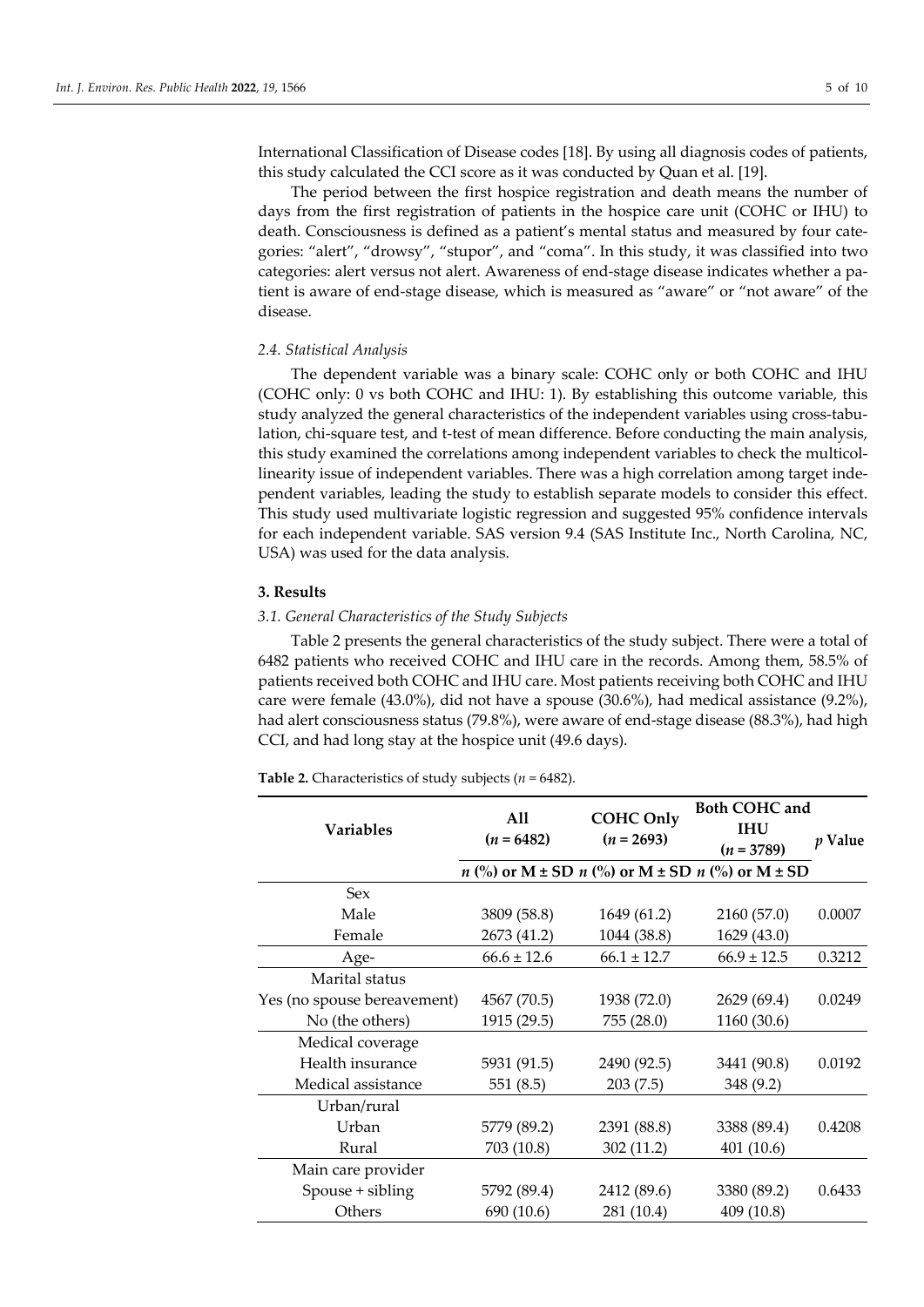| Period between the first reg-<br>istration and death (days)* | $36.2 \pm 53.4$ | $17.4 \pm 39.1$ | $49.6 \pm 58.1$ | < 0.0001 |
|--------------------------------------------------------------|-----------------|-----------------|-----------------|----------|
| Charlson Comorbidity Index<br>score                          | $10.1 \pm 3.4$  | $9.9 \pm 3.5$   | $10.3 \pm 3.4$  | < 0.0001 |
| Consciousness                                                |                 |                 |                 |          |
| Alert                                                        | 4450 (68.6)     | 1425 (52.9)     | 3025 (79.8)     | < 0.0001 |
| Not alert (drowsy, coma)                                     | 2032 (31.4)     | 1268 (47.1)     | 764 (20.2)      |          |
| Awareness of end-stage dis-                                  |                 |                 |                 |          |
| eases                                                        | 5635 (86.9)     | 2288 (85.0)     | 3347 (88.3)     | < 0.0001 |
| Aware                                                        | 847 (13.1)      | 405(15.0)       | 442 (11.7)      |          |
| Not aware                                                    |                 |                 |                 |          |

Note: \* days from the first hospice registration to death; M: mean; SD: standard deviation.

#### *3.2. Hospice Stay and Types of Hospice Care*

Table 3 shows the association between the type of hospice care and period or days from the first registration date to death. The period was associated with the type of hospice care (aOR, 1.026; 1.024–1.029, *p* < 0.0001). The odds of receiving both hospice care types increased by 2.6% for one-unit increase in the day of hospice care.

**Table 3.** Factors associated with receiving both hospice care types: days from the first evaluation to death.

| <b>Variables</b>                               | aOR   | 95% CI |       | P Value  |
|------------------------------------------------|-------|--------|-------|----------|
|                                                |       | LL     | UL    |          |
| Sex: male (Ref = Female)                       | 0.964 | 0.861  | 1.078 | 0.5189   |
| Age                                            | 1.005 | 1.001  | 1.009 | 0.0274   |
| Marital status ( $Ref = No$ )                  | 0.983 | 0.861  | 1.122 | 0.7999   |
| Medical coverage: HI (Ref = MA)                | 0.867 | 0.708  | 1.061 | 0.1669   |
| Urban location (Ref = Rural)                   | 0.996 | 0.842  | 1.177 | 0.9593   |
| Main care provider: SS (Ref = The others)      | 0.967 | 0.802  | 1.168 | 0.7299   |
| Period between the first hospital registration | 1.026 | 1.024  | 1 029 | < 0.0001 |
| and death                                      |       |        |       |          |

aOR, adjusted odds ratio; HI, health insurance; MA, medical assistance; SS, spouse or sibling; CI, confidence interval; LL, lower limit; UL, upper limit.

#### *3.3. Disease Severity and Type of Hospice Care*

Table 4 shows the association between types of hospice care and patient's disease severity status measured by the CCI. Patients' disease severity was significantly associated with the type of hospice care (aOR, 1.032; 1.017–1.047, *p* < 0.0001). The odds of receiving both hospice care types increased by 3.2% for one unit increase in the CCI.

**Table 4.** Factors associated with receiving both hospice care types: CCI.

| Variables                                 | aOR   | 95% CI |       |          |
|-------------------------------------------|-------|--------|-------|----------|
|                                           |       | LL     | UL    | Value    |
| Sex: male (Ref = Female)                  | 0.837 | 0.753  | 0.930 | 0.0009   |
| Age                                       | 1.005 | 1.001  | 1.009 | 0.0142   |
| Marital status ( $Ref = No$ )             | 0.956 | 0.845  | 1.083 | 0.4810   |
| Medical coverage: HI (Ref = MA)           | 0.819 | 0.677  | 0.990 | 0.0389   |
| Urban location (Ref = Rural)              | 1.066 | 0.909  | 1.249 | 0.4321   |
| Main care provider: SS (Ref = The others) | 1.007 | 0.843  | 1.203 | 0.9375   |
| Charlson Comorbidity Index                | 1.032 | 1 017  | 1.047 | < 0.0001 |

aOR, adjusted odds ratio; HI, health insurance; MA, medical assistance; SS, spouse or sibling; CI, confidence interval; LL, lower limit; UL, upper limit.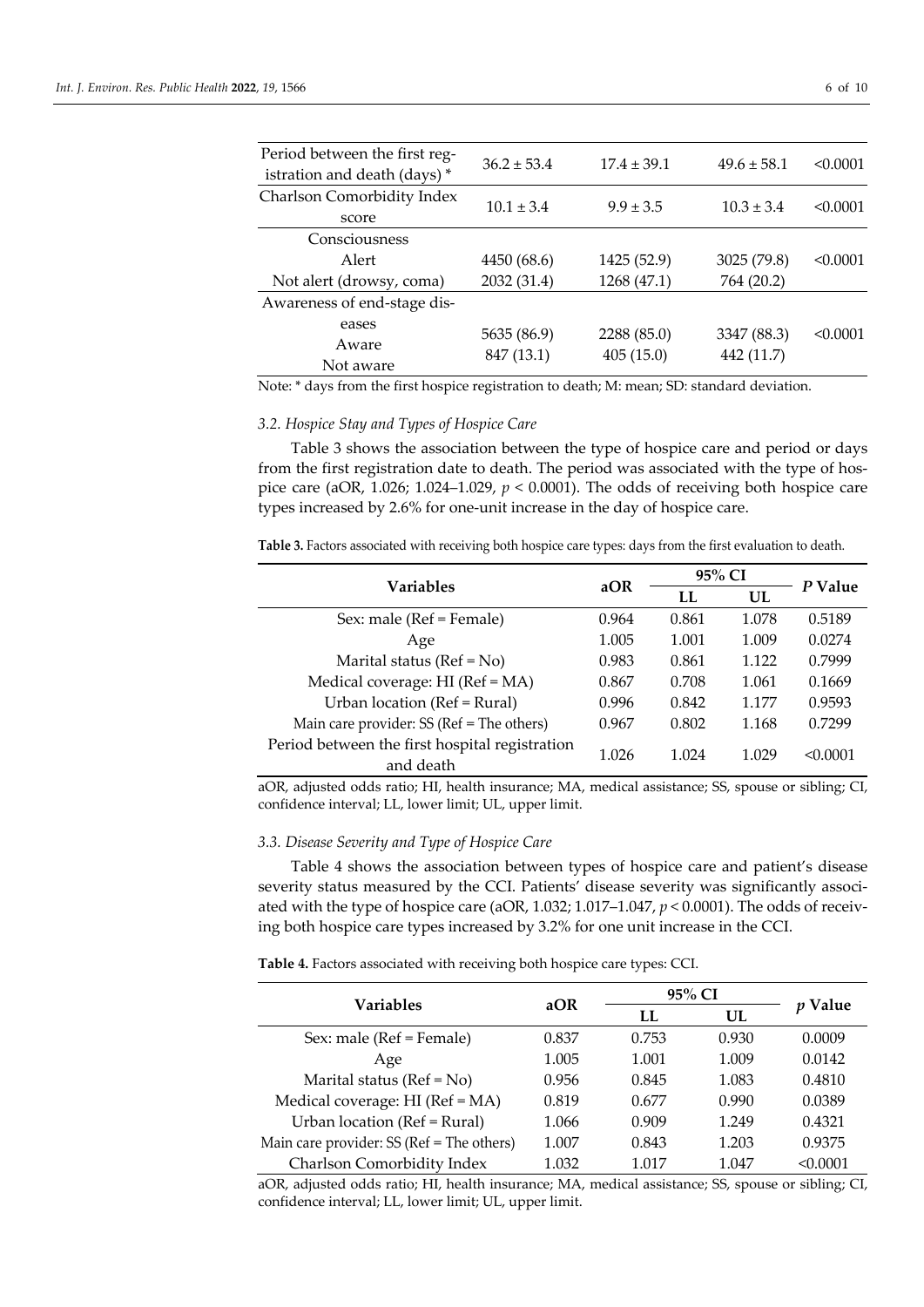#### *3.4. Mental stability, Awareness of End-Stage Disease, and Type of Hospice Care*

Table 5 shows the relationship between the types of hospice care and consciousness of patients. Consciousness at the time of hospitalization in the hospice unit was associated with the type of hospice care (aOR,  $3.654$ ;  $3.269 - 4.085$ ,  $p < 0.001$ ). The odds of receiving both hospice care types were 3.654 times higher in alert patients compared to those who were not alert.

|  | Table 5. Factors associated with receiving both hospice care types: consciousness. |
|--|------------------------------------------------------------------------------------|
|  |                                                                                    |

| Variables                                 | aOR   | 95% CI | Value |          |
|-------------------------------------------|-------|--------|-------|----------|
|                                           |       | LL     | UL    |          |
| Sex: male (Ref = Female)                  | 0.849 | 0.760  | 0.947 | 0.0034   |
| Age                                       | 1.011 | 1.007  | 1.016 | < 0.0001 |
| Marital status ( $Ref = No$ )             | 0.956 | 0.839  | 1.088 | 0.4925   |
| Medical coverage: HI (Ref = MA)           | 0.856 | 0.703  | 1.042 | 0.1215   |
| Urban location (Ref = Rural)              | 1.078 | 0.914  | 1.273 | 0.3725   |
| Main care provider: SS (Ref = The others) | 1.082 | 0.899  | 1.302 | 0.4045   |
| Consciousness (Ref = not alert)           | 3.654 | 3.269  | 4.085 | < 0.0001 |

aOR, adjusted odds ratio; HI, health insurance; MA, medical assistance; SS, spouse or sibling; CI, confidence interval; LL, lower limit; UL, upper limit.

Table 6 shows the association between the types of hospice care and patient's status on awareness of terminal illness. Awareness of end-stage diseases was associated with types of hospice care (aOR, 1.422; 1.226–1.650, *p* < 0.0001). The odds of receiving both hospice care types in the group with awareness were 1.422 times higher in patients who were aware compared to those who were not aware of terminal illness.

| Variables                                       | aOR   |       | 95% CI |                |
|-------------------------------------------------|-------|-------|--------|----------------|
|                                                 |       | LL    | UL     | <i>p</i> Value |
| Sex: male (Ref = Female)                        | 0.837 | 0.753 | 0.930  | 0.0009         |
| Age                                             | 1.007 | 1.003 | 1.011  | 0.0005         |
| Marital status ( $Ref = No$ )                   | 0.947 | 0.837 | 1.073  | 0.3954         |
| Medical coverage: HI (Ref = MA)                 | 0.808 | 0.669 | 0.977  | 0.0278         |
| Urban location (Ref = Rural)                    | 1.052 | 0.897 | 1.233  | 0.5357         |
| Main care provider: SS (Ref = The others)       | 1.028 | 0.861 | 1.229  | 0.7576         |
| Awareness of end-stage diseases (Ref<br>$=$ No) | 1.422 | 1.226 | 1.650  | < 0.0001       |

**Table 6.** Factors associated with receiving both hospice care types: awareness of terminal illness.

aOR, adjusted odds ratio; HI, health insurance; MA, medical assistance; SS, spouse or sibling; CI, confidence interval; LL, lower limit; UL, upper limit.

#### **4. Discussion**

This study confirmed that more than half of hospice patients used both types of hospice care and that COHC played a critical role in hospice patient delivery systems. The study also found that using hospice services was critically associated with the physical and mental condition of patients: hospice care period from the first evaluation to death, disease severity, consciousness, and awareness of end-stage diseases.

For the percentage of hospice patients receiving both COHC and IHU care, this study found that 58.5% of patients received both COHC and IHU care. This is similar to the study conducted in Netherlands in 2016 stating that 52.4% of hospice users had a history of hospitalization in the hospice care unit [20]. According to a study, the most frequent hospice referral was from the hospital [9]. The study conducted in the United States showed that the hospice utilization rate was 70.8% for patients with cancer and 45.4% for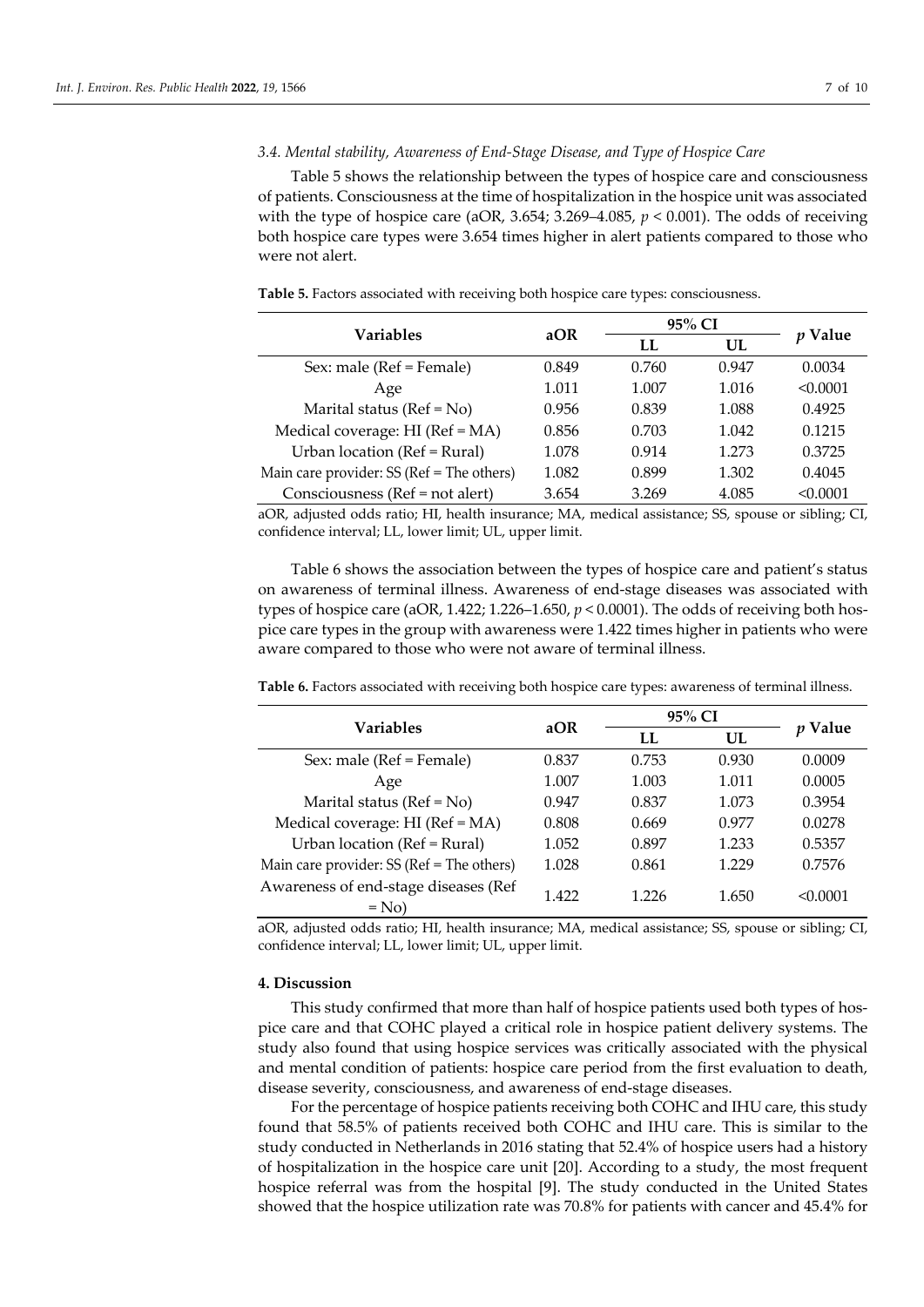noncancer-related deaths [11]. Accordingly, the COHC implemented in the pilot study for two years made remarkable achievement that greater than half of hospice patients received both hospice programs.

For the period from the first registration to death, this study found that the length of stay in the hospice program was significantly associated with receiving both types of hospice programs. This might be because those receiving both types were initially enrolled to the COHC and then transferred to the IHU. Accordingly, this process may have attributed to the positive relationship between undergoing both programs and period from the first registration to death. Compared to patients who died in the hospital, hospice patients were older, had a shorter length of stay at the hospital, and had more comorbidity [21].

For disease severity, this study found that the CCI was positively associated with both types of hospice care received. However, this study result is not aligned with other study results. For example, according to a study conducted in the United States, a low CCI was associated with decreased hospice enrollment [22]. This difference is presumed to occur due to the different pathological conditions of the study subjects such as lung cancer in the study conducted in the United States.

For consciousness at the first registration, this study found that mental consciousness of being alert at the time of the first registration was higher in both users, which presents an opportunity to compare this study results with the previous study findings. Generally speaking, presentation of altered mental status was significantly associated with discharge to hospice care [14]. According to a study targeting patients with primary malignant brain tumors enrolled late in hospice care, a greater proportion of those with late referral were aphasic, unresponsive, and dyspneic compared with patients referred to hospice care more than 7 days before death [13].

For patient's awareness of end-stage disease, this study found that patients who were aware of end-stage disease were more likely to move to IHU hospice programs or be users of both programs. This study finding is consistent with the result of a previous study in which most patients who received hospice care were aware of their end-stage disease (89.5%) [23]. In Korea, a hospice program was introduced into the national health insurance program two decades ago. Thus, many patients and their family might know that hospice program could alleviate patient's pain and provide better care at the end-stage of life. Hospice facilities have developed several good programs that many patients with terminal illness want to know [24]. This social demand might motivate patients to be aware of their disease status and select early IHU.

This study has several limitations. First, the hospice registry data from the Korean Hospice Center were duplicative because the center collected information from the patient whenever the patient visited the hospice facility. Depending on the selection of the registration record, the study result may have led to different findings. To minimize possible discrepancies from using different registration records, we used the last record of the patient registry before death. Despite this effort, this might not fully exclude flaws of the study. Second, this study did not include other healthcare utilization of patients. If the data were included, there would be more valid and significant information. Third, when this study recorded both users, it did not differentiate the order of hospice care type use on whether they moved from the IHU to COHC or COHC to IHU. According to unreported research data, most trends or patterns were from COHC to IHU. Accordingly, categorization would lead to different results.

This study verified that there was high demand on COHC and various patient characteristics affected their stay at COHC or both COHC and IHU. Therefore, if hospitals considered patients' significant characteristics (period between the first hospice registration and death, disease severity, consciousness status, awareness of end-stage disease) from these study findings during screening for hospice care consultation, more patients who need hospice care will receive sufficient hospice care in a timely manner without unnecessary burdens.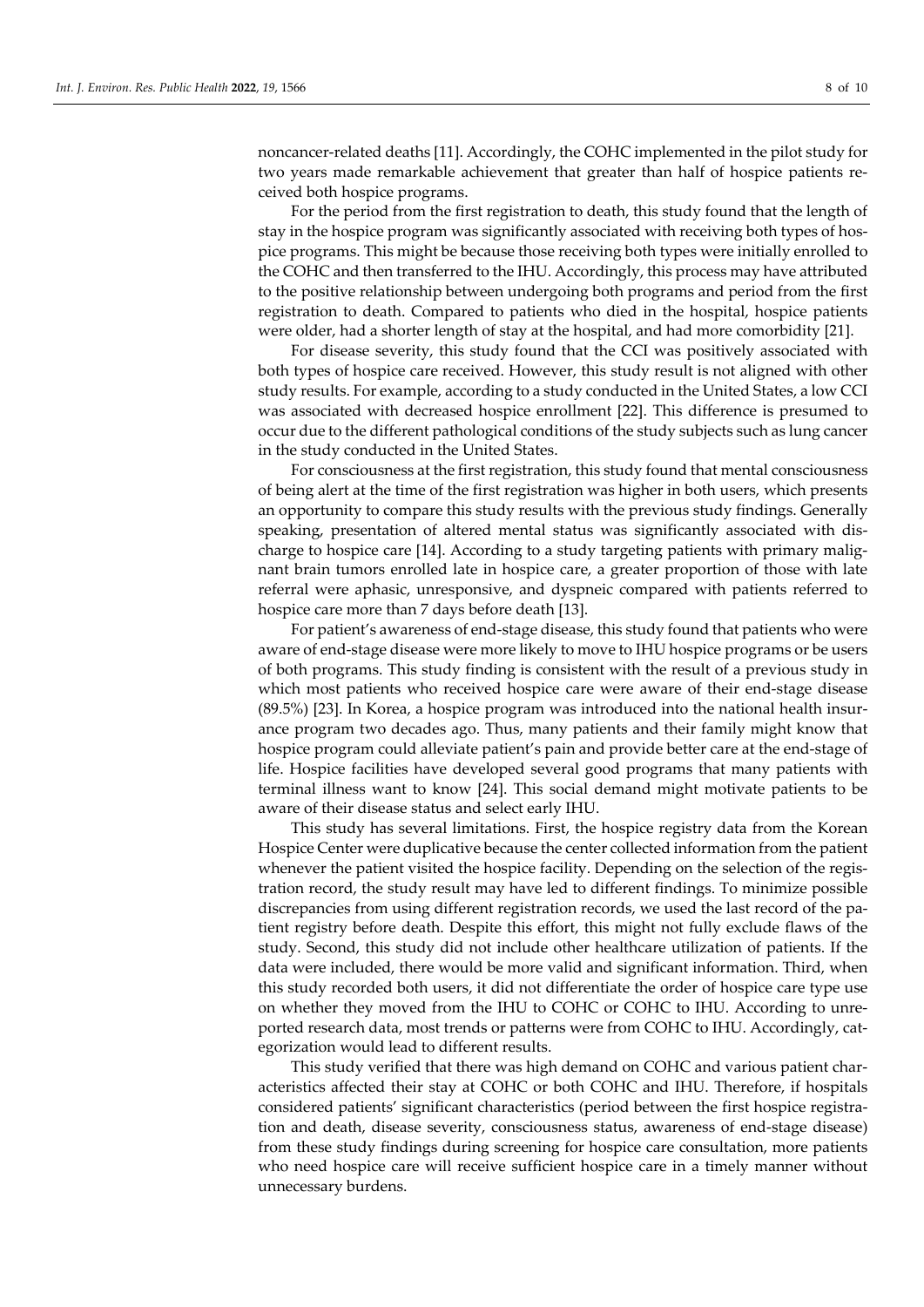#### **5. Conclusions**

This study suggests that various patient characteristics are closely related to hospice referral. The study verified that the pilot study project on the COHC had remarkable achievement in that almost 50% of patients had early registration on hospice care and received both COHC and IHU. Both users had different characteristics compared to those using COHC only in standpoints of hospice care period, disease severity, consciousness, and awareness of end-stage diseases. No previous studies had evaluated the governmentinitiated project on COHC. We hope that the study findings will promote various ideas and insights to effectively utilize hospice care for those with end-stage disease and their families. The study results would also support the government to establish a new policy regarding COHC and to provide ample insight to international colleagues.

**Author Contributions:** Conceptualization, Y.-T.P., D.K., and S.M.K.; methodology, Y.-T.P., D.K., S.- J.K., and S.M.K.; formal analysis, Y.-T.P. and S.M.K.; investigation, Y.-T.P., S.-J.K., D.K., Y.S.K., and S.M.K.; data retrieval, Y.-T.P.; writing—original draft preparation, Y.-T.P., Y.S.K., and S.M.K.; writing—review and editing, Y.-T.P., D.K., S.-J.K., and Y.S.K.; visualization, S.M.K.; supervision, Y.-T.P. All authors have read and agreed to the published version of the manuscript.

**Funding:** This manuscript was part of a study project titled "A study on the evaluation of the national hospice pilot project providing Consultative Hospice Services in general wards and the plan for the national health insurance program" and was completed on 31 December 2020. The project was supported by the Health Insurance Review and Assessment Service (HIRA) and conducted by the HIRA Research Institute, a department of HIRA. The funder had no role in the design of the study, the collection, analysis or interpretation of data, or writing of the manuscript.

**Institutional Review Board Statement:** The study was approved by the Institutional Review Board of Health Insurance Review and Assessment Service (IRB No: 2020-026-002).

**Informed Consent Statement:** Not applicable.

**Data Availability Statement:** The datasets used and/or analyzed in this study are available from the corresponding author on reasonable request.

**Acknowledgments:** We deeply thank two research assistants, Yangjun Shin and Dahee Lee, HIRA Research Institute, and the Health Insurance Review and Assessment Service (HIRA) for retrieving hospice institution data and helping other administrative supports for this study.

**Conflicts of Interest:** The authors declare no conflict of interest.

#### **References**

- 1. Lin, W.-Y.; Chiu, T.-Y.; Ho, C.-T.; Davidson, L.; Hsu, H.-S.; Liu, C.-S.; Chiu, C.-F.; Peng, C.-T.; Chen, C.-Y.; Hu, W.-Y.; et al. Hospice shared-care saved medical expenditure and reduced the likelihood of intensive medical utilization among advanced cancer patients in Taiwan—A nationwide survey. *Support. Care Cancer* **2014**, *22*, 1907–1914. https://doi.org/10.1007/s00520-014- 2168-5.
- 2. Huang, K.-S.; Wang, S.-H.; Chuah, S.-K.; Rau, K.-M.; Lin, Y.-H.; Hsieh, M.-C.; Shih, L.-H.; Chen, Y.-H. The effects of hospiceshared care for gastric cancer patients. *PLoS ONE* **2017**, *12*, e0171365. https://doi.org/10.1371/journal.pone.0171365.
- 3. Kim, C.G. Hospice & Palliative Care Policy in Korea. *Korean J. Hosp. Palliat. Care* **2017**, *20*, 8–17. https://doi.org/10.14475/kjhpc.2017.20.1.8.
- 4. Park, M.; Yeom, H.-A.; Yong, S.J. Hospice care education needs of nursing home staff in South Korea: A cross-sectional study. *BMC Palliat. Care* **2019**, *18*, 20. https://doi.org/10.1186/s12904-019-0405-x.
- 5. Kim, S.H.; Chung, B.Y.; Xu, Y. Evaluation of a Home-Based Hospice and Palliative Care Program in a Community Health Center in Korea. *Asian Nurs. Res.* **2009**, *3*, 24–30. https://doi.org/10.1016/s1976-1317(09)60013-x.
- 6. Park, C.S.; Yoon, S.; Jung, Y. The status of home-based hospice care in Korea. *Korean J. Hosp. Palliat. Care* **2013**, *16*, 98–107.
- 7. Ahn, E.; Song, I.G.; Choi, J.Y.; Jho, H.J.; Park, I.; Sung, S.; Shin, S.; Park, S.-J.; Nam, E.J.; Jeong, S.H.; et al. Effectiveness of home hospice care: A nationwide prospective observational study. *Support. Care Cancer* **2020**, *28*, 2713–2719. https://doi.org/10.1007/s00520-019-05091-7.
- 8. Ministry of Health and Welfare (Korea). *2018 Consultative Hospice Pilot Project: Guidelines for Technical Support and Services*; Ministry of Health and Welfare, Sejong City, Korea, 2018.
- 9. Furuno, J.P.; Noble, B.N.; McPherson, M.L.; Lapane, K.L.; Sera, L.; Izumi, S.; Tjia, J. Variation in Hospice Patient and Admission Characteristics by Referral Location. *Med. Care* **2020**, *58*, 1069–1074. https://doi.org/10.1097/mlr.0000000000001415.